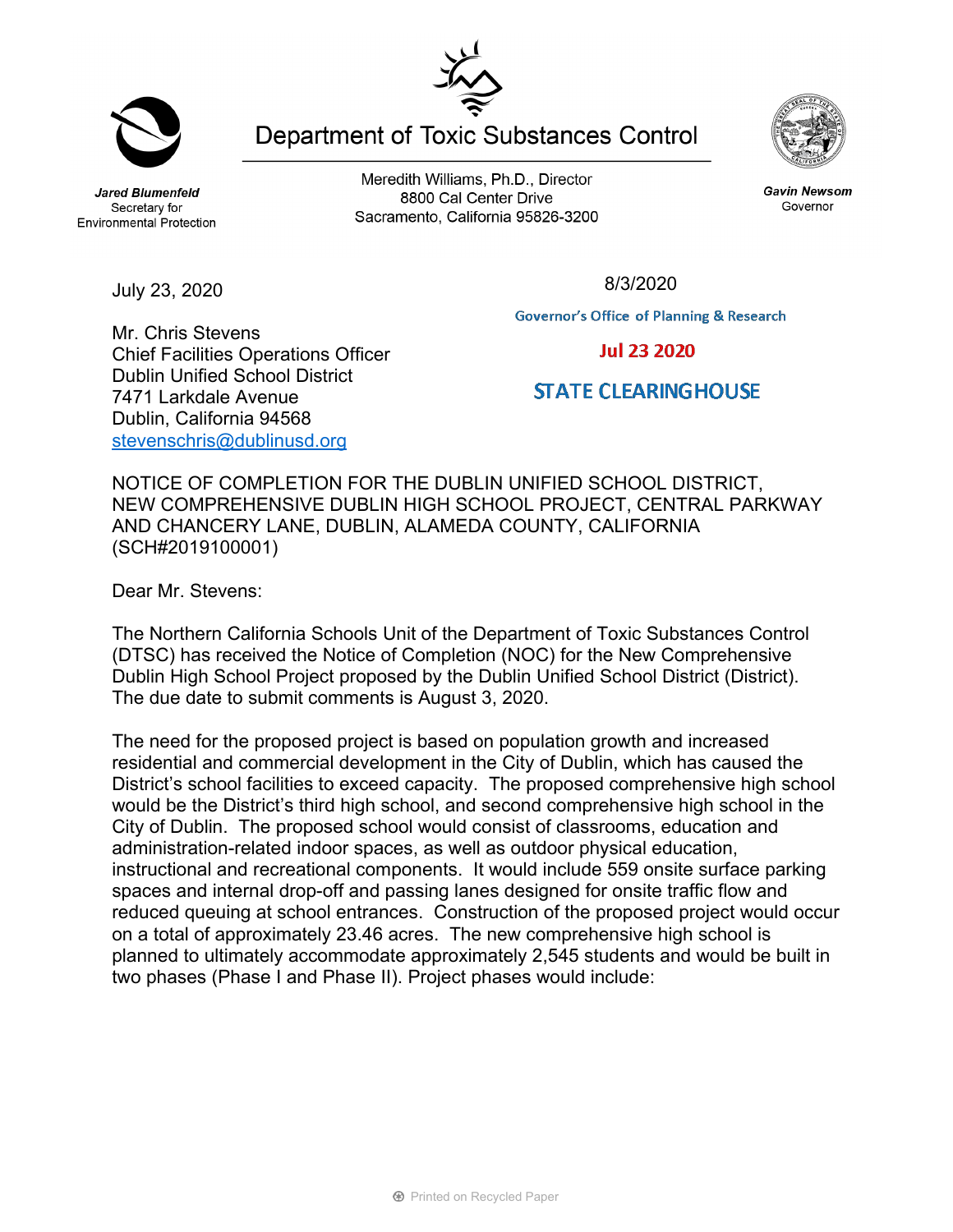- Phase I: Would accommodate 1,308 students, and would consist of the construction of a 30,110 square foot administration building and kitchen, a 13,811 square foot student union, a 21,004 square foot library, a 31,898 square foot gymnasium, a 17,597 square foot locker room, a 79,673 square foot academy, 18,563 square feet of Visual and Performing Arts Guidance (VAPA) classrooms, a 55,493 square foot all-weather track with drainage, a 96,837 square foot synthetic field with drainage, four overhead field lights, eight tennis courts consisting of 60,719 square feet, and a 135 stall parking garage consisting of 65,529 square feet.
- Phase II: Would accommodate the remaining 1,237 students, and would consist of a second 79,630 square foot academy, a 31,131 square foot theatre, a 831 square foot orchestra pit, a 4,800 square feet maintenance building for the pool, a 1,768 square foot maintenance building, 3,439 square feet of concessions/restrooms, a 34,506 square foot aquatic complex, and 12,733 square feet comprised of 4,000 seat bleachers.

On January 22, 2020, the District and DTSC entered into an Environmental Oversight Agreement (EOA, HSA-FY19/20-055) for the development of a Preliminary Environmental Assessment (PEA) to investigate a potential school site to be located at the intersection of Central Parkway and Chancery Lane in Dublin, California (Site). DTSC is currently in the process of reviewing the draft PEA Report. Site documentation can be found at DTSC's public database:

[https://www.envirostor.dtsc.ca.gov/public/profile\\_report.asp?global\\_id=60002132.](https://www.envirostor.dtsc.ca.gov/public/profile_report.asp?global_id=60002132) The PEA report presented investigation results and conclusions based on a health risk screening evaluation for the Site conducted by the District in 2018 outside of DTSC's oversight. The PEA investigation included soil sampling for the following chemicals of potential concern (COPCs):

- Organochlorine pesticides (OCPs), metals, polyaromatic hydrocarbons (PAHs), semi-volatile organic compounds (SVOCs), PCBs, TPH as diesel, TPH as motor oil and asbestos from suspect fill material; and
- OCPs and metals from historical agricultural activities.

The PEA report concluded the following:

- COPCs were not detected in native soil or imported fill at levels exceeding conservative risk-based screening values for residential land use, except for arsenic; and that
- Arsenic concentrations were within background levels.

A human health screening evaluation was conducted using an unrestricted residential use scenario and the estimated upper-bound cumulative cancer risk for exposure to COPCs in soil at the Site is  $7.5 \times 10^{-7}$ , which is below the cumulative cancer risk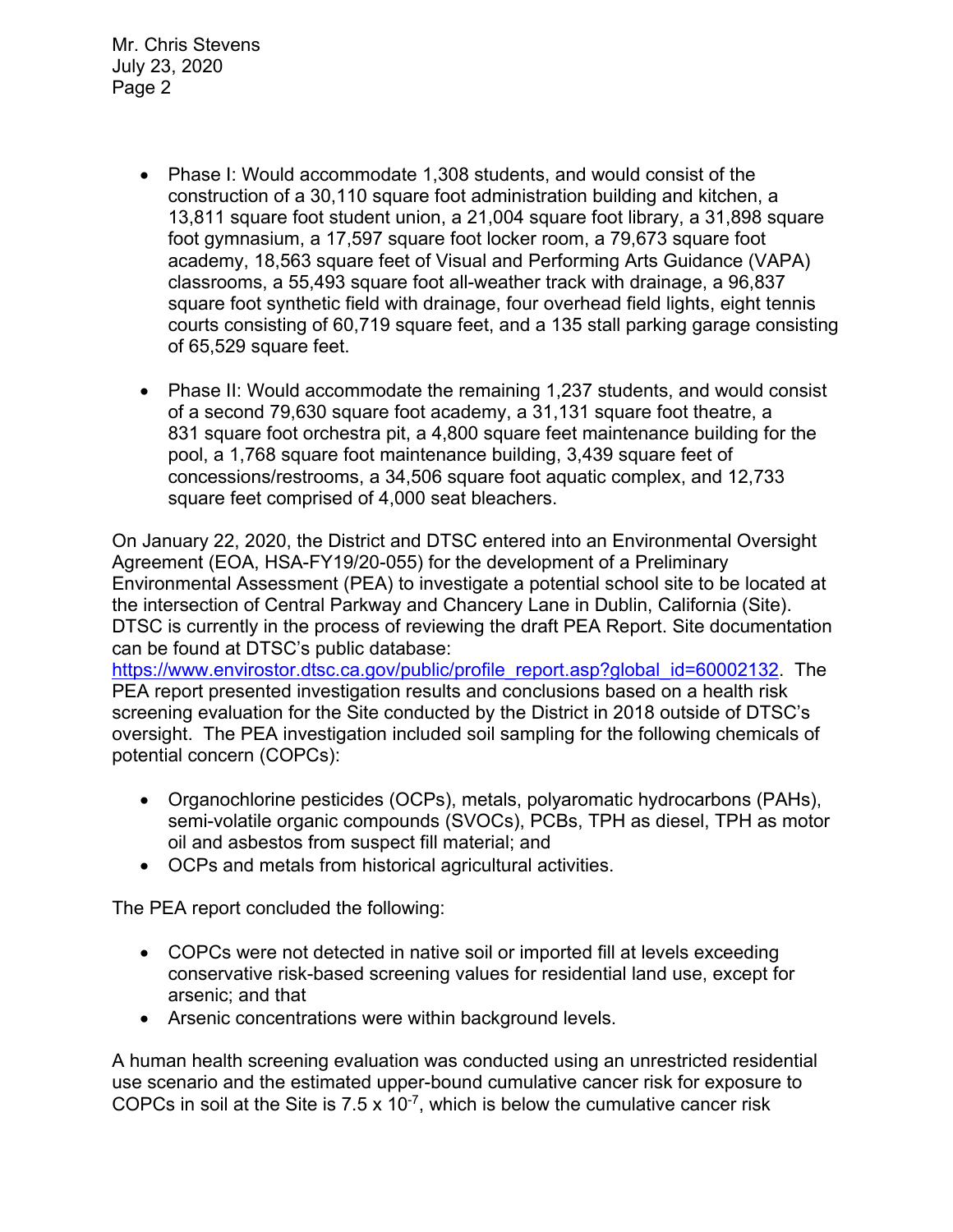management goal of 1 x  $10^{-6}$  (<10<sup>-6</sup>). The estimated upper-bound noncancer hazard index (HI) for exposure to COPCS in soil is 1, which is equal to the noncancer HI risk management goal of 1. The PEA report concluded that COPCs were not detected in soil at levels exceeding conservative risk-based screening values for residential land use and recommended no further action for the Site. DTSC tentatively concurred with the conclusions in a meeting with the District on March 16, 2020 and is currently in the process of approving the PEA Report and issuing a No Further Action (NFA) determination.

DTSC recommends that the draft EIR be revised to include DTSC's approval of the PEA Report and NFA determination once it is issued.

DTSC is also administering the Revolving Loan Fund (RLF) Program which provides revolving loans to investigate and clean up hazardous materials at properties where redevelopment is likely to have a beneficial impact to a community. These loans are available to developers, businesses, schools, and local governments.

For additional information on DTSC's Schools process or RLF Program, please visit DTSC's web site at [www.dtsc.ca.gov.](http://www.dtsc.ca.gov/) If you would like to discuss this matter further, please contact me at (916) 255-3695, or via email at [Bud.Duke@dtsc.ca.gov.](mailto:Bud.Duke@dtsc.ca.gov)

Sincerely,

Harold (Bud) Duke, P.G. Northern California Schools Unit Site Mitigation and Restoration Program

cc: (see next page)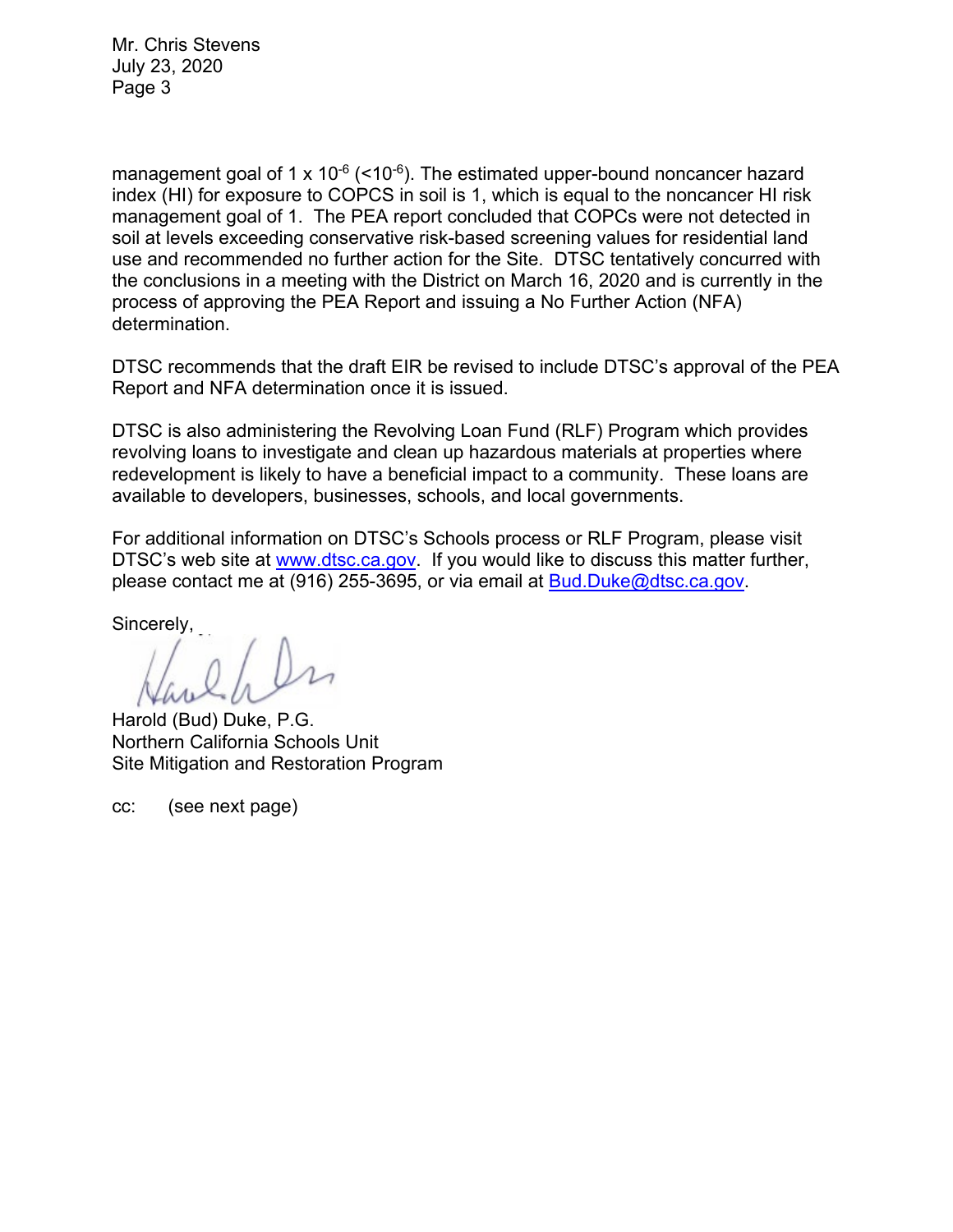cc: (via email)

State Clearinghouse [State.clearinghouse@opr.ca.gov](mailto:State.clearinghouse@opr.ca.gov) Office of Planning and Research

Fred Yeager [FYeager@cde.ca.gov](mailto:FYeager@cde.ca.gov) Department of Education – Sacramento, CA

Michael O'Neill [MONeill@cde.ca.gov](mailto:MONeill@cde.ca.gov) Department of Education – Sacramento, CA

John Gordon [JGordon@cde.ca.gov](mailto:JGordon@cde.ca.gov) Department of Education– Sacramento, CA

Elizabeth Tisdale [Elizabeth.Tisdale@dtsc.ca.gov](mailto:Elizabeth.Tisdale@dtsc.ca.gov) DTSC Schools Unit – Sacramento, CA

José Salcedo [Jose.Salcedo@dtsc.ca.gov](mailto:Jose.Salcedo@dtsc.ca.gov) DTSC Schools Unit – Sacramento, CA

David Kereazis [Dave.Kereazis@dtsc.ca.gov](mailto:Dave.Kereazis@dtsc.ca.gov) DTSC CEQA Unit – Sacramento, CA